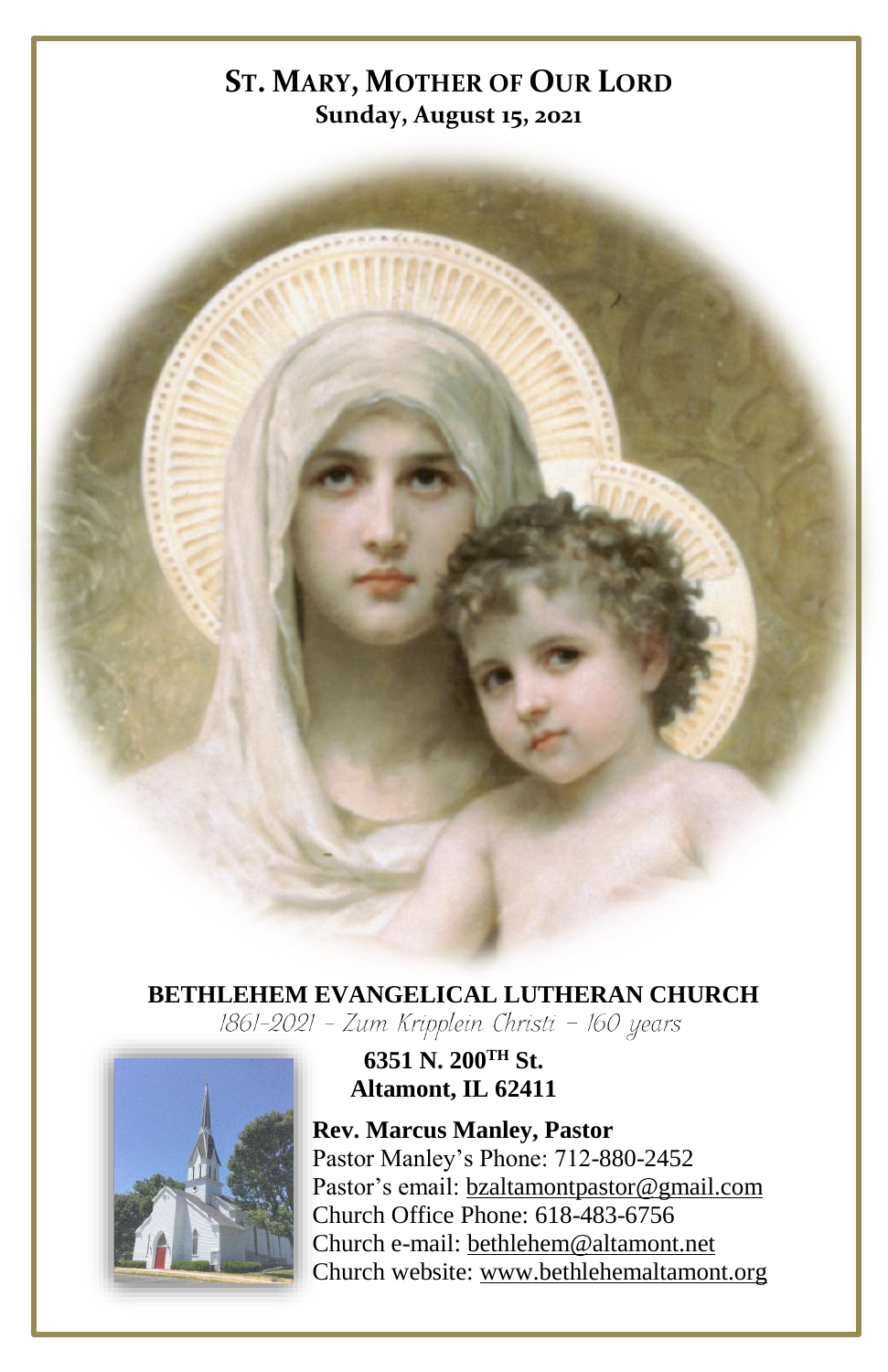*Welcome to Bethlehem Evangelical Lutheran Church, we are happy you are here today. It is customary when you enter the church nave to observe silence for meditation during your silent prayer, the ringing of the bells, and the prelude, in order to prepare you for the beginning of the worship service. Thank you for joining us today and God's Blessings.*

**PRAYARANA NATURAL PROTECT PARAMETERING CONTROLLER** 

*Prayer before worship: Almighty God, You chose the virgin Mary to be the mother of Your only Son. Grant that we, who are redeemed by His blood, may share with her in the glory of Your eternal kingdom; through Jesus Christ, Your Son, our Lord, who lives and reigns with You and the Holy Spirit, one God, now and forever. Amen*

#### **In our prayers we remember:**

Those in need of healing & comfort: *Carl Becker, Kaly Benning, Sherry Dahnke, Tiffany Dunaway, Bernice Graumenz, Zoe Hoehler, Bonita Hoffman (grieving loss of son and grandson), Tim Mueller, Luella Rubin, Susie Rush, Irene Spilker, Karen Stuemke, Steve Voelker, Clete Westendorf, Gene Wharton, Craig Wolff, and Lilly Wright.*

Those celebrating **Birthdays**: *08/08 – Eileen Grobengieser; 08/11 – Jackson Mottashed; 08/16 – Kayla Miller*

*We would like to welcome new members, Greg and Sarah Courson, into our congregation today through their profession of faith during the worship service.*

*Lord God, heavenly Father, we thank and praise You for Your great goodness in bringing these Your sons and daughters to the knowledge of Your Son, our Savior, Jesus Christ, and enabling them both with the heart to believe and with the mouth to confess His saving name. Grant that by Your Word and Spirit they may continue steadfast in the one true faith in the fellowship of this congregation as together we await the day when all who have fought the good fight of faith shall receive the crown of righteousness; through Jesus Christ, Your Son, our Lord, who lives and reigns with You and the Holy Spirit, one God, now and forever. Amen*

*Luke Owen & Lily Laatsch were blessed with the birth of a son, Samuel Leo Owen, on Friday, August 13, 2021. Our prayers of joy and gratitude are with them as they celebrate this blessing.*

**Church News Stranger News Representation And March 1998** 

Communion Note – diluted wine is available, please request prior to worship service.

 **Adult Bible Study** Bible Study on Christian Stewardship

- Where in the Bible does God say to give your first fruits?
- How do we decide how much \_\_\_ to give to \_\_\_?
- What are God's promises to us when we give faithfully?

For those parents who plan to attend bible class and have young children, we will offer a children's bible lesson in the Sunday School elementary classroom during this time.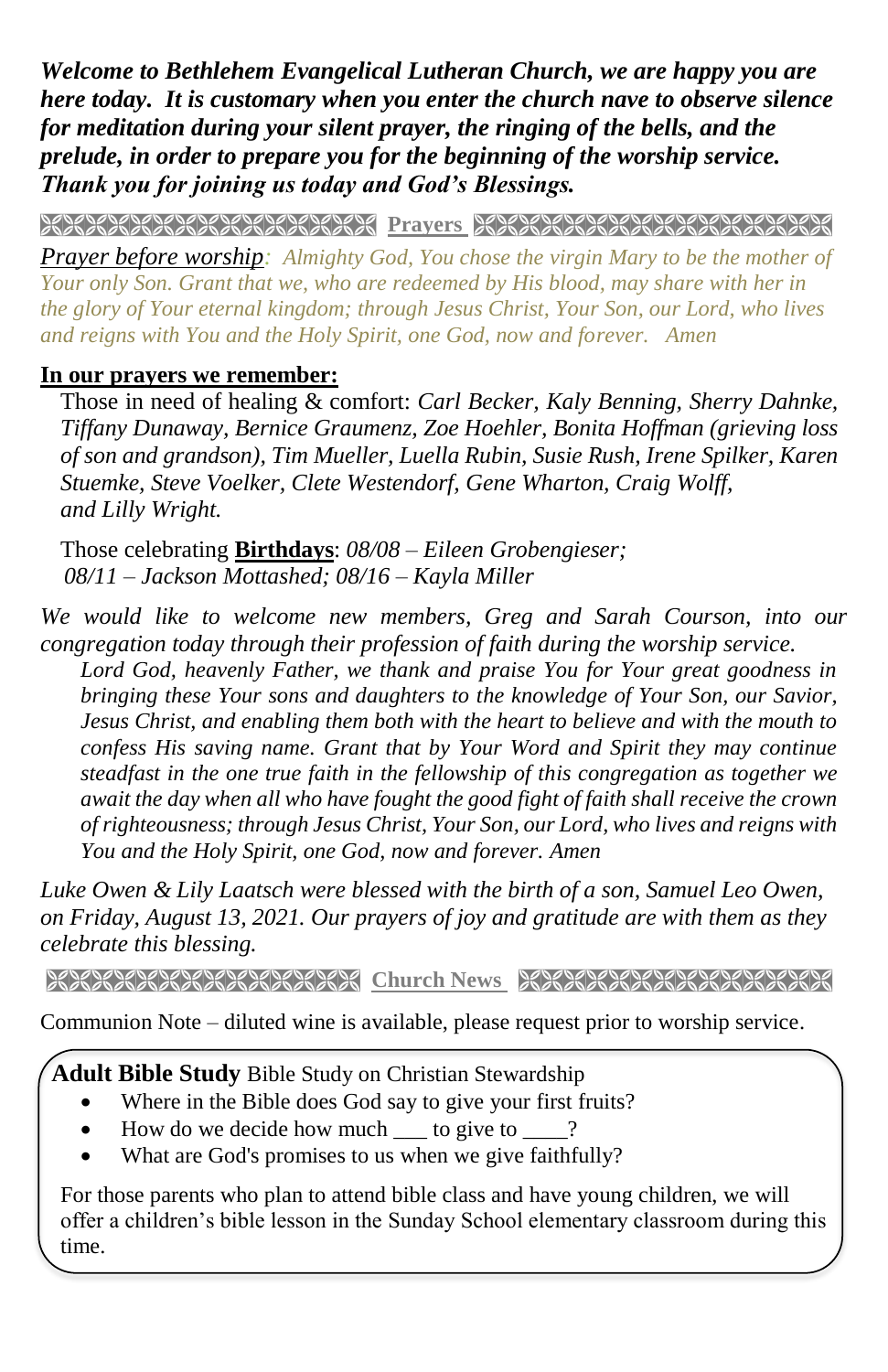#### **Trustee's Report:**

Offering collected for the Home Purpose General Fund on August 8: \$ 5,371 *(Our anticipated 2021 weekly amount needed is \$5,972.)* 

*All loose change in the offering plate has been designated for the LWML Mites.*

- Church Window Project Fund total: \$13,678 (Total amount needed: \$55,000)

- Building Fund donations on August 8 for parking lot: \$200

- Building Fund donation on August 8: \$200

CID LCMS Missions – YTD 06/30: \$3,200 *(2021 annual Commitment is \$8,000)* Issues, Etc. – YTD 06/30: \$325 *(2021 annual commitment is \$1,000)*

**Youth Sunday School will be starting September 12th**, and we are in need of volunteers to teach in the Pre-K and Elementary classrooms? Anyone interested should contact Jenn (618)339-2101 or Lexie (217)343-8884.

## **Ministry of Music:**

BETHLEHEM CHOIR - orientation & 1<sup>st</sup> practice on Thurs., Aug. 19, 7:00 pm KINDERCHOR *-* orientation and 1st practice on Thurs., Aug. 26, 3:30 pm. Parents: if your child wishes to sing in the Kindercor, (and did not sing last season) please contact Dean Manuel: 618-267-7914

**Adult Catechesis (Instruction) Classes**: If you or anyone you know is interested in learning what Lutherans believe, teach, and confess please speak with Pastor Manley. Adult Catechesis is open and free to all. Spouses are encouraged to attend together. Classes are held at Bethlehem Parish Hall on Sundays at 5pm, beginning on Sept. 12.

**Final Victory Workshop – Sunday, September 19, 2021 – 12pm-3pm** Featured speakers will address how to faithfully make preparations for yourself and your family to leave the church on earth and enter into the church triumphant. Luncheon provided at noon. Featured Presenters: Rev. Marcus Manley- Making the Case for Lutheran Funerals; Rev. Ken Schurb - Gift Planning; Mr. Dale Wolff - Wills, Trusts, and Estate Planning; Mr. Wayne Yagow - Burial Basics; Rev. Michael Mohr - "Ars moriendi" The Art of Dying; and a Funeral Hymn Sing -- Workshop will be held at the Bethlehem Church Parish Hall. Lunch and workshop

12pm-3pm. Everyone is welcome to attend. To register for this free workshop, please contact the Bethlehem Church Office by Mon., Sept. 13, email: bethlehem@altamont.net, or call 618-483-6756.

# **REER District & Synod News, Regional Items & Acknowledgments HEER**

## **ALIS NEWS:**

- Sun., Aug. 15 from 2-4pm will be a "Back to School Event" for students to see their classroom, drop off supplies and meet their teacher.
- School starts on Tuesday, Aug. 17 with early dismissal at 11:10am. Opening chapel will be held at 8:20am. Mrs. Marcail Allen, Mrs. Brittany Conner, and Mrs. Amber Schnarre will be installed by Pastor Wright during the service.
- Kathy McGuire has accepted the position of assistant cook.